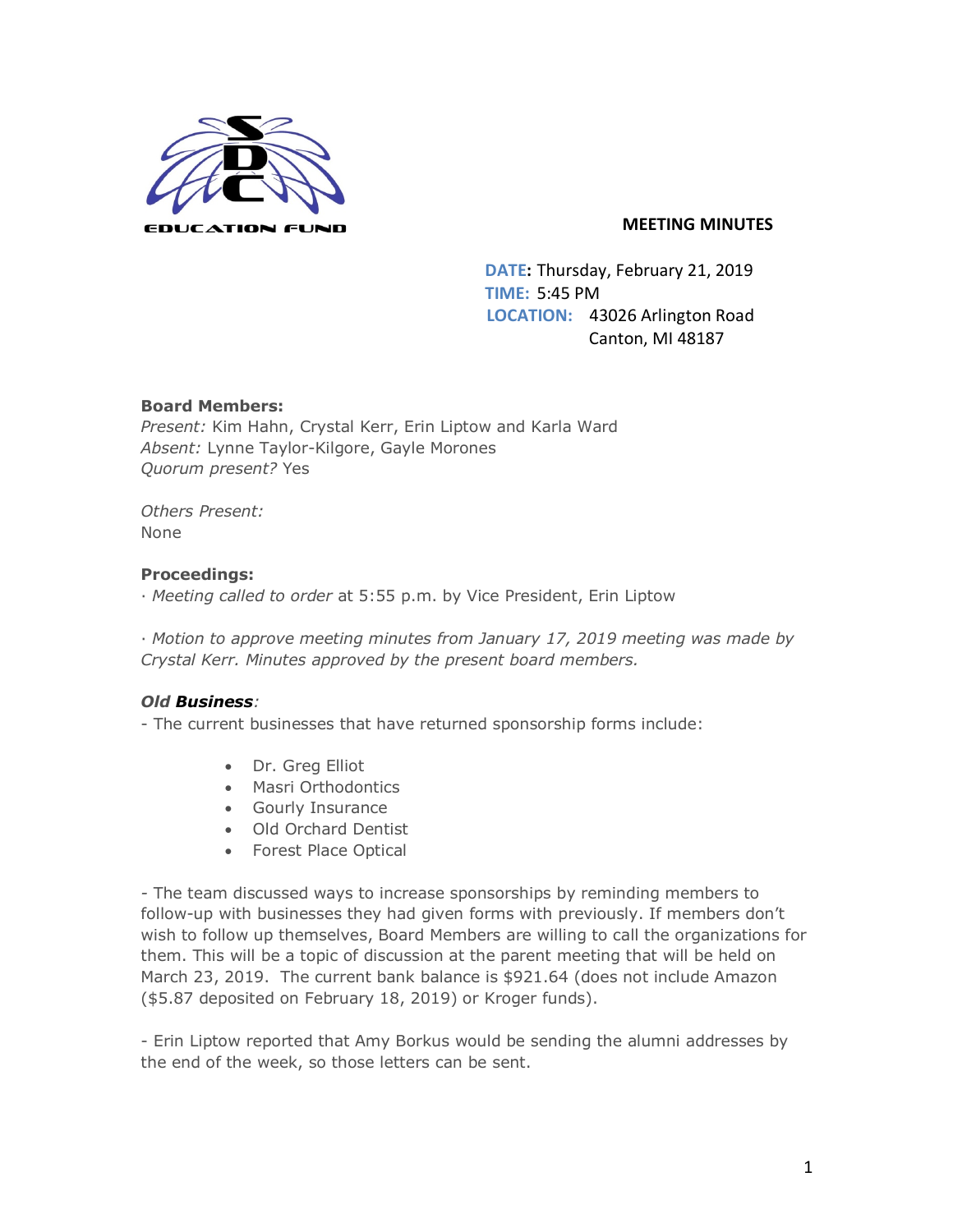- The Board was unsure if thank you letters had been sent out for those sponsors who have sent funds. Kim Hahn and Crystal Kerr indicated they would follow up with Lynne Taylor-Kilgore to see if she had sent anything. Erin Liptow will follow up with John regarding the team photos, as those should be included with the thank you letters.

- Crystal Kerr reported that the list is full for the Compari's/Fiamma/Sardine Room Dine to Donate program this year, but that SDCEF is on the list for 2020. The restaurants select one organization a month and on the last Sunday or Monday of the month, they donate 15% of the sales to the organization.

- Crystal Kerr also reported that Target is changing the way they donate to the community. They are currently slowly switching the organizations currently on their program to the new program. They have added SDCEF to their list, so they should be sending information once they get through these organizations. Crystal will also be following up with Ford Field so see if we can get on their schedule for next season.

#### *New Business:*

- Upcoming fundraisers include Thirty-One and Hungry Howies. Thirty-One will be an individual fundraiser that will be conducted in March. Hungry Howies will be a group fundraiser with the proceeds split evenly among members. This will be a mandatory fundraiser for all and everyone must sell at least 5 certificates because we have to have a minimum order of 100 for our initial order with Hungry Howies. Because this is mandatory, any member that does not sell/purchase the 5 certificates will be removed from the group. This fundraiser will run end of March – April for 3 weeks.

- There will be an all member meeting on March 23, 2019. Timing is TBD, but it will be held during Production. The meeting will be held at the Studio. During the meeting, the Board will communicate what the group has been doing and discuss getting more members involved – i.e. heading up a fundraiser, bottle drive, etc. We will also be soliciting any ideas the members may have for things the group can do going forward.

- Karla Ward will update the Saginaw Valley Dance 20/20 Drive Letter to be used for SDCEF purposes.

- The Board Members would also like to follow up with Lynne Taylor-Kilgore about the status of the website page on the Synergy website. This will contain links to the SDCEF sponsors and was offered by Lynne as an added bonus for these sponsors.